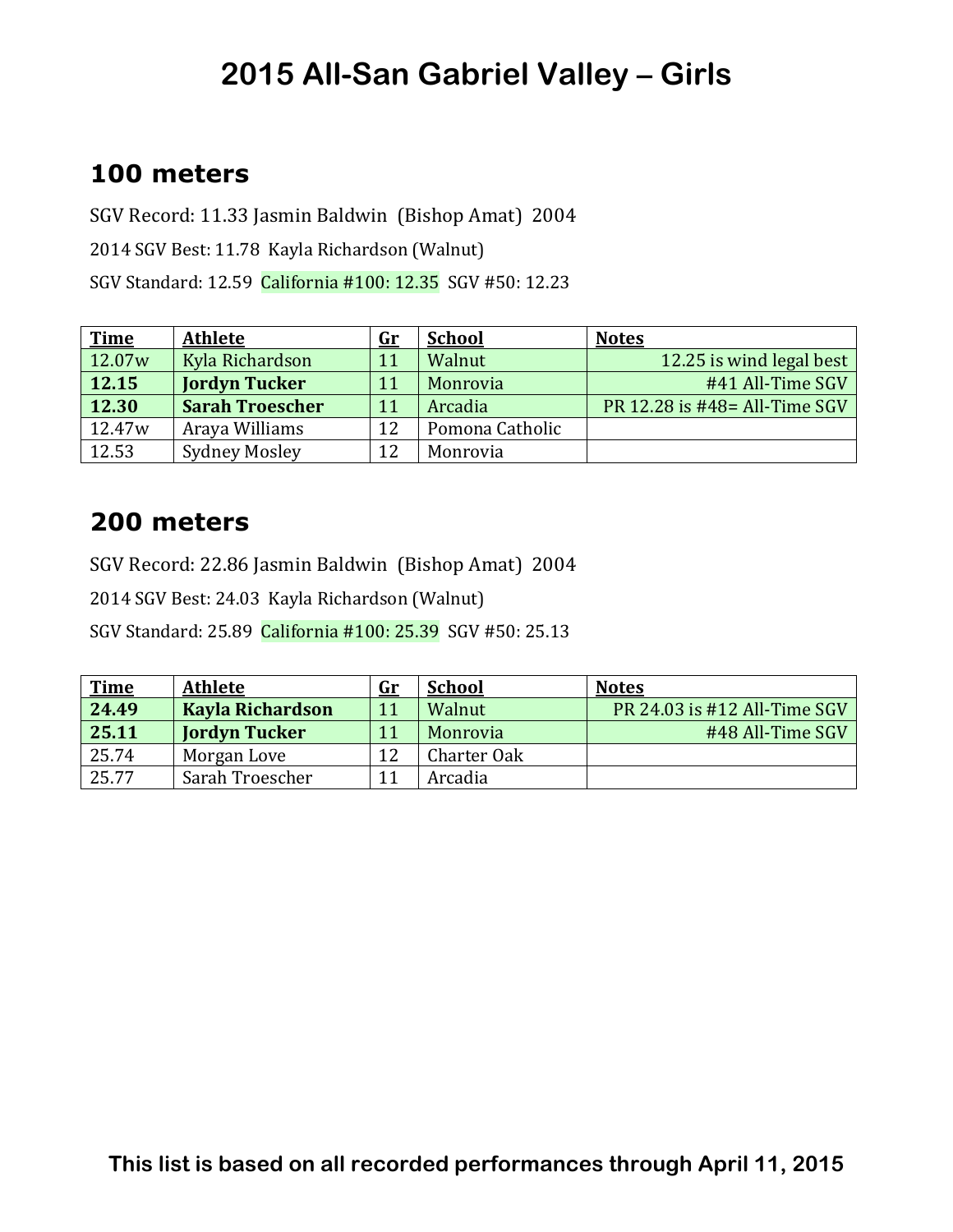### **400 meters**

SGV Record: 51.91 Mable Ferguson (Ganesha) 1972

2014 SGV Best: 57.07 Claire Kieffer-Wright

SGV Standard: 59.18 California #100: 58.01 SGV #50: 57.92

| <b>Time</b> | <b>Athlete</b>           | $\mathbf{Gr}$ | <b>School</b> | <b>Notes</b>                 |
|-------------|--------------------------|---------------|---------------|------------------------------|
| 56.53       | Kayla Richardson         | 11            | Walnut        | #20 All-Time SGV             |
| 56.91       | Lauren Buehner           | 09            | Arcadia       | #28 All-Time SGV             |
| 57.51       | <b>Brittney Duquette</b> | 12            | Claremont     | #42 All-Time SGV             |
| 58.01       | Rebecca Troescher        | 09            | Arcadia       |                              |
| 58.47       | Rachel Wiggins           | 12            | Arcadia       |                              |
| 58.74c      | Morgan Love              | 12            | Charter Oak   | PR 57.24 is #35 All-Time SGV |

#### **800 meters**

SGV Record: 2:08.18 Michelle Taylor (Ganesha) 1982

2014 SGV Best: 2:11.64 Annie Boos (Claremont)

SGV Standard: 2.19.88 California #100: 2.17.14 SGV #50: Only 42 below CA 100

| <b>Time</b> | <b>Athlete</b>          | <u>Gr</u> | <b>School</b>      | <b>Notes</b>                  |
|-------------|-------------------------|-----------|--------------------|-------------------------------|
| 2:15.17     | <b>Annie Boos</b>       | $10\,$    | Claremont          | PR 2:11.64 is #4 All-Time SGV |
| 2:15.96     | <b>Jessica Gallardo</b> | 11        | <b>Bishop Amat</b> | #26 All-Time SGV              |
| 2:16.73     | Sydney Tullai           | 11        | Avala              |                               |
|             |                         |           |                    |                               |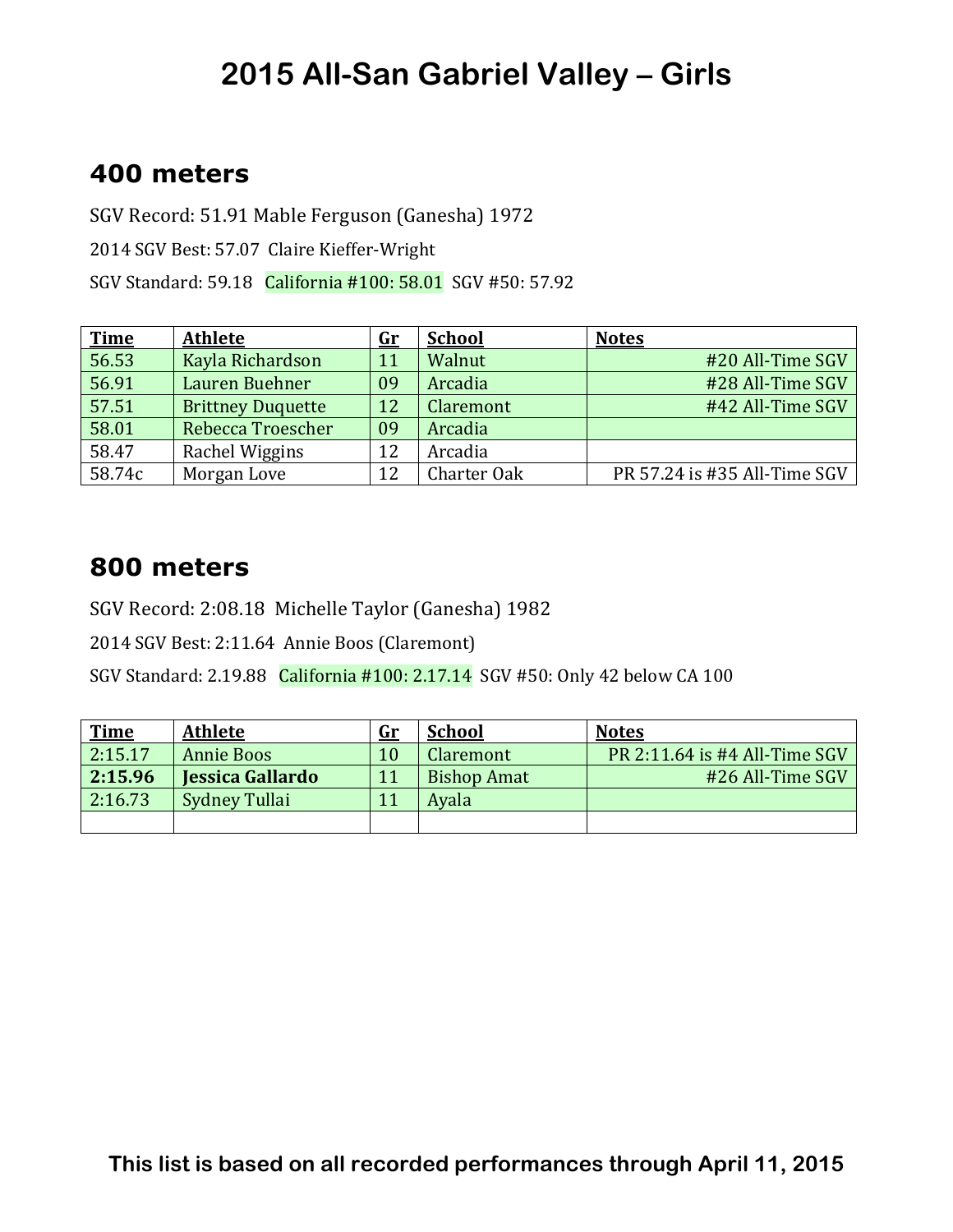#### **1600 meters**

SGV Record: 4:43.72 Annie Ebiner (St. Lucy's) 1996

2014 SGV Best: 4:54.13 Veronica Yamane (Arcadia)

SGV Standard: 5:11.21 California #100: 5:05.11 SGV #50: Only 24 Below CA 100

| <b>Time</b> | <b>Athlete</b>          | $\mathbf{G}$ r | <b>School</b>      | <b>Notes</b>                   |
|-------------|-------------------------|----------------|--------------------|--------------------------------|
| 5:03.53     | Jessica Gallardo        | 11             | <b>Bishop Amat</b> | #20 All-Time SGV               |
| 5:05.29     | Ally Palomino           | 10             | <b>Bishop Amat</b> |                                |
| 5:06.86     | <b>Trinity Ruelas</b>   | 10             | San Dimas          | School Record                  |
| 5:07.37     | Sydney Tullai           | 11             | Ayala              |                                |
| 5:08.49     | <b>Stephanie Cortez</b> | 12             | California         | <b>School Record</b>           |
| 5:09.92     | <b>Emily Hubert</b>     | 12             | <b>Bishop Amat</b> | PR 5:01.45 is #14 All-Time SGV |

#### **3200 meters**

SGV Record: 10.16.41 Karen Hecox (South Hills) 1988

2014 SGV Best: 10:45.17 Veronica Yamane (Arcadia)

SGV Standard: 11:18.89 California #100: 11:05.58 SGV #50: Only 26 Below CA 100

| <b>Time</b> | <b>Athlete</b>            | <u>Gr</u> | <b>School</b>      | <b>Notes</b>          |
|-------------|---------------------------|-----------|--------------------|-----------------------|
|             | $10:47.27$ Trinity Ruelas | 10        | San Dimas          | SR & #16 All-Time SGV |
| 10:56.98    | <b>Sydney Tullai</b>      | 11        | Avala              |                       |
| 11:03.31    | <b>Ally Palomino</b>      | 10        | <b>Bishop Amat</b> | #25 All-Time SGV      |
| 11:12.71    | Olivia Harrigan           | 12        | San Marino         |                       |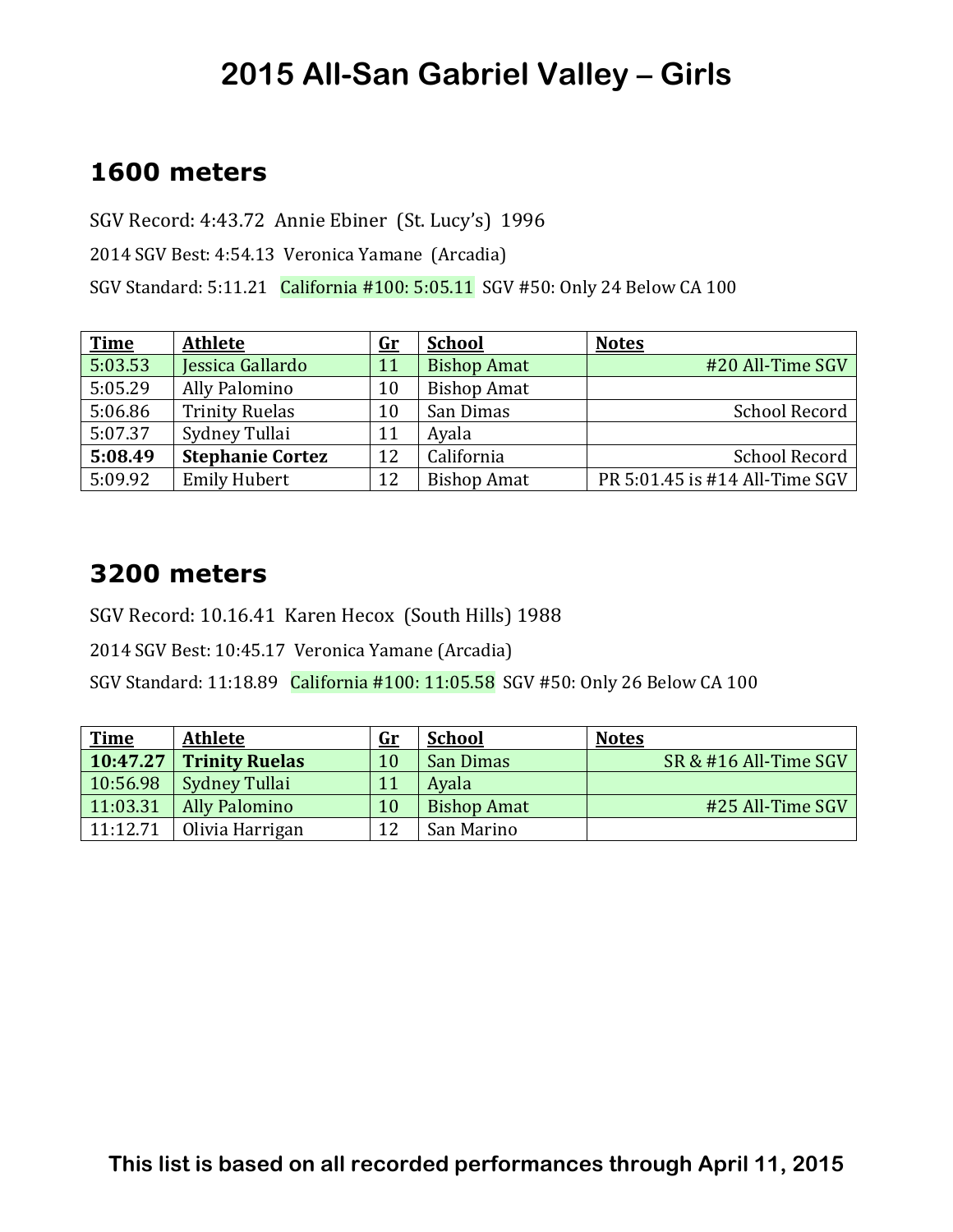## **100 meter Hurdles**

SGV Record: 13.54 Kori Carter (Claremont) 2010

2014 SGV Best: 13.88 Sydney Mosley

SGV Standard: 15.79 California #100: 15.49 SGV #50: 15.25

| <b>Time</b> | <b>Athlete</b>        | $\mathbf{G}$ r | <b>School</b>  | <b>Notes</b>                   |
|-------------|-----------------------|----------------|----------------|--------------------------------|
| 13.85       | <b>Sydney Mosley</b>  | 12             | Monrovia       | #4 All-Time SGV                |
| 15.39       | <b>Tammy Vien</b>     | 11             | Rosemead       |                                |
| 15.44       | <b>Baileigh Akins</b> | 11             | Monrovia       | PR 15.25 is #49 = All-Time SGV |
| 15.46       | Nina Acebo            | 12             | South Pasadena | PR 14.80 is #28= All-Time SGV  |
| 15.50       | Helen Tade            | 12             | Gabielino      |                                |
| 15.62       | Micah Fulton          | 09             | Monrovia       |                                |

#### **300 meter Hurdles**

SGV Record: 40.26 Janeen Vickers (Pomona) 1987

2014 SGV Best: 44.03 Britney Mitchell (Pomona)

SGV Standard:  $46.77$  California  $\#100:45.86$  SGV  $\#50:$  Only 46 below CA 100

| <b>Time</b> | <b>Athlete</b>       | $\mathbf{G}$ r | <b>School</b>  | <b>Notes</b>                 |
|-------------|----------------------|----------------|----------------|------------------------------|
| 45.14       | <b>India Hines</b>   | 12             | La Salle       | PR 44.77 is #23 All-Time SGV |
| 45.31       | <b>Tammy Vien</b>    | 11             | Rosemead       | SR & #37 All-Time SGV        |
| 45.44       | <b>Malia Avila</b>   | 11             | Walnut         | #39 All-Time SGV             |
| 46.33       | <b>Sydney Mosley</b> | 12             | Monrovia       |                              |
| 46.35       | Veronica Smeltzer    | 12             | Glendora       |                              |
| 46.68       | <b>Alexis Mora</b>   | 11             | South Pasadena |                              |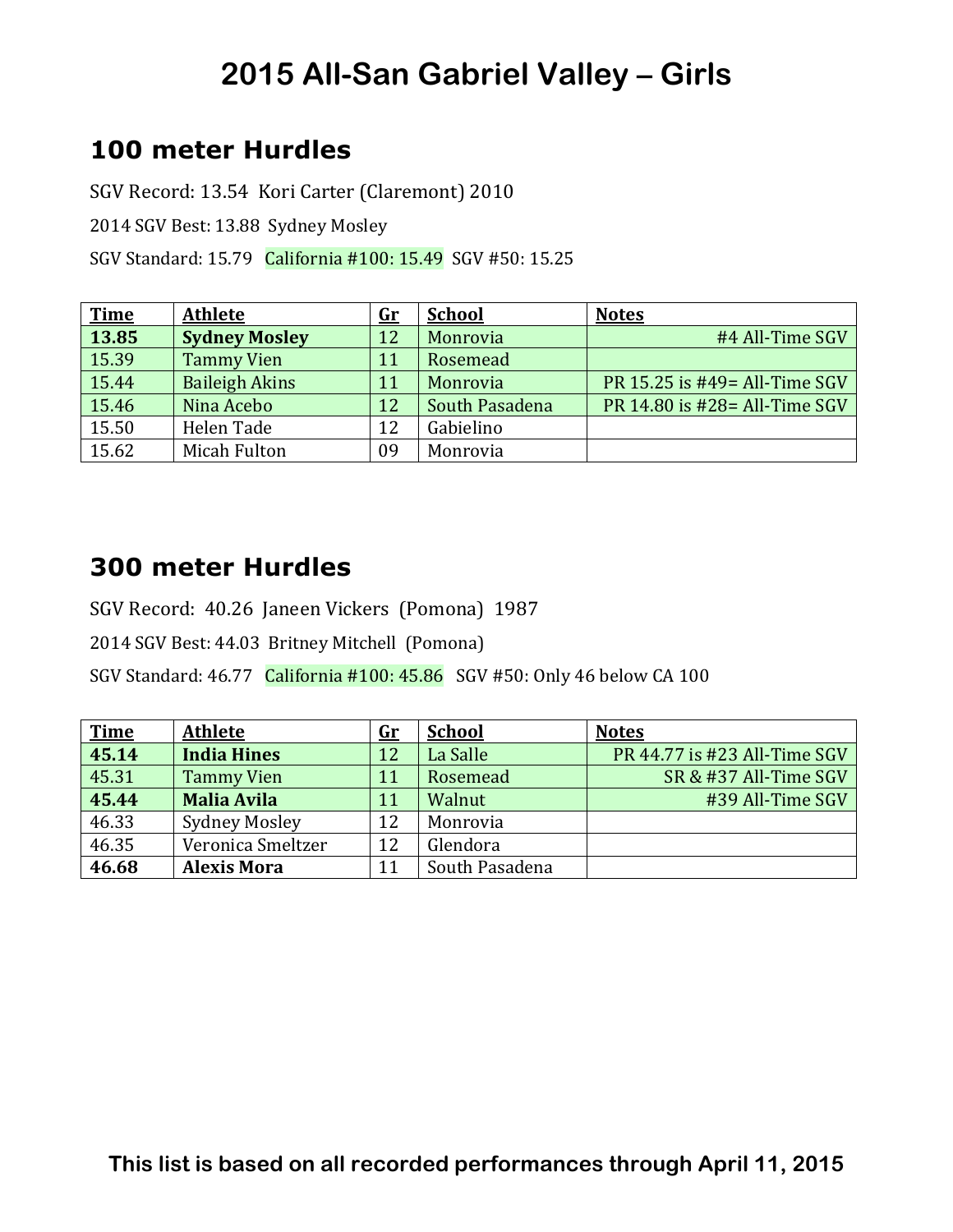## **4 x 100m Relay**

SGV Record: 45.23 Muir 1985

2014 SGV Best: 46.83 Walnut 

SGV Standard: 50.24 California #100: 49.26 SGV #50: 48.49

| <b>Time</b> | <b>Athlete</b> | <u>Gr</u> | <b>School</b>         | <b>Notes</b>          |
|-------------|----------------|-----------|-----------------------|-----------------------|
| 47.68       |                |           | Arcadia               | SR & #20 All-Time SGV |
| 48.31       |                |           | Monrovia              |                       |
| 50.13       |                |           | <b>Bishop Amat</b>    |                       |
| 50.11       |                |           | <b>South Pasadena</b> |                       |

### **4 x 400m Relay**

SGV Record: 3:37.69 Muir 1985

2014 SGV Best: 3:51.28 Arcadia 

SGV Standard: 4:06.75 California #100: 4:01.91 SGV #50: 3:59.11

| $\frac{Time}{3:50.41}$ | <b>Athlete</b> | <u>Gr</u> | <b>School</b>      | <b>Notes</b>              |
|------------------------|----------------|-----------|--------------------|---------------------------|
|                        |                |           | Arcadia            | $SR & #15 = All-Time SGV$ |
| 3:59.45                |                |           | Arcadia - B        |                           |
| 4:04.32                |                |           | <b>Bishop Amat</b> |                           |
|                        |                |           |                    |                           |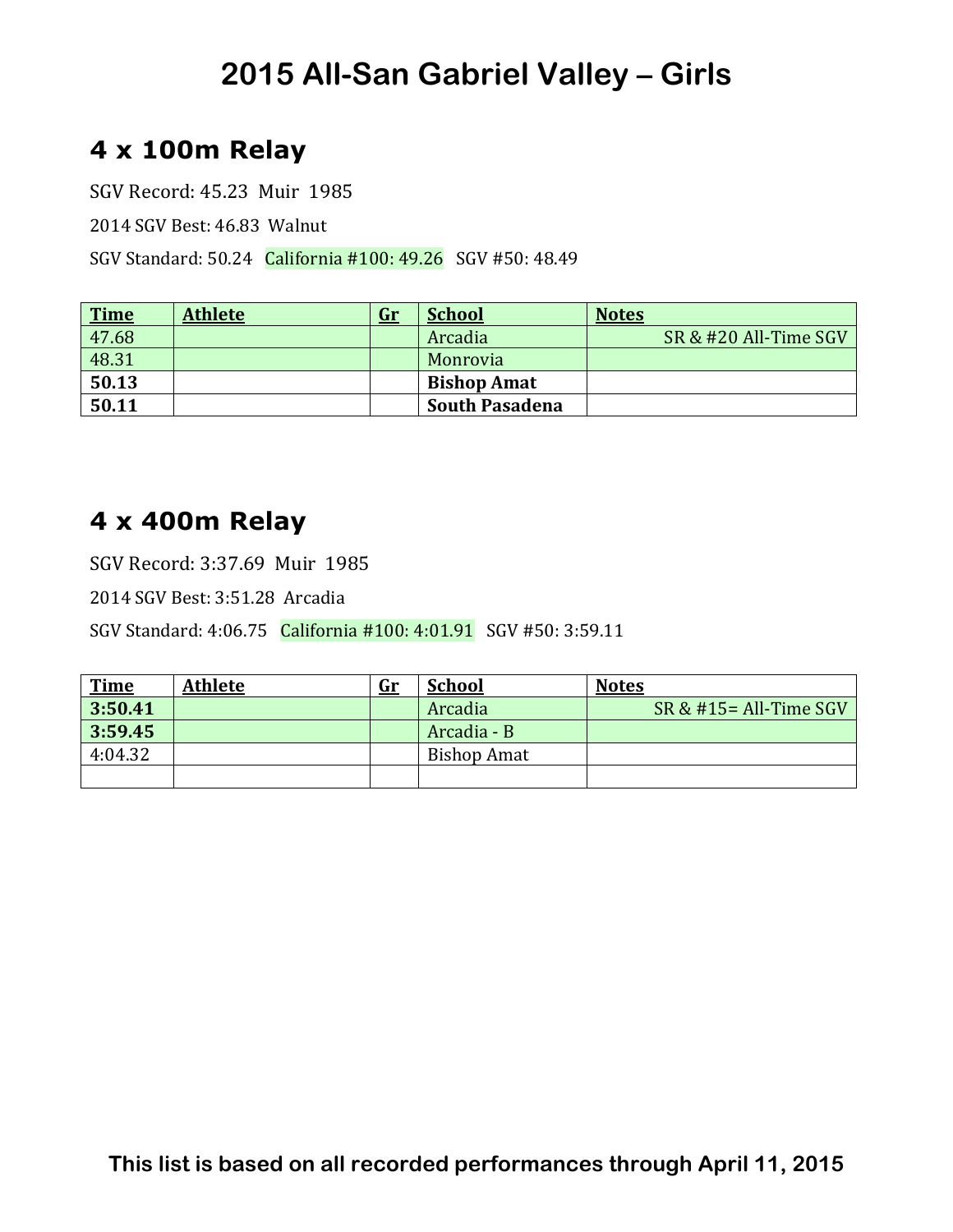## **Shot**

SGV Record: 50-03.50 Lynn Graham (Muir) 1965

2014 SGV Best: 48-10.25 Tierra Adams (Muir)

SGV Standard: 36-10 California #100: 37-07 SGV #50: Only 43 Below CA 100

| <b>Time</b> | <b>Athlete</b>    | <u>Gr</u> | <b>School</b> | <b>Notes</b> |
|-------------|-------------------|-----------|---------------|--------------|
| 37-01.50    | Jasmine Harris    |           | Muir          |              |
| $37-00$     | Crystal Rodriguez | 12        | El Rancho     |              |
|             |                   |           |               |              |
|             |                   |           |               |              |

#### **Discus**

SGV Record: 163-03 Genessa Guzman (Charter Oak) 2001

2014 SGV Best: 121-10 Jaya Banks

SGV Standard: 117-06 California #100: 119-10 SGV #50: Only 41 below CA 100

| <b>Time</b> | <b>Athlete</b>         | <u>Gr</u> | <b>School</b> | <b>Notes</b>          |
|-------------|------------------------|-----------|---------------|-----------------------|
| 120-09      | <b>Lauren Anderson</b> | 12        | California    | SR & #41 All-Time SGV |
|             |                        |           |               |                       |
|             |                        |           |               |                       |
|             |                        |           |               |                       |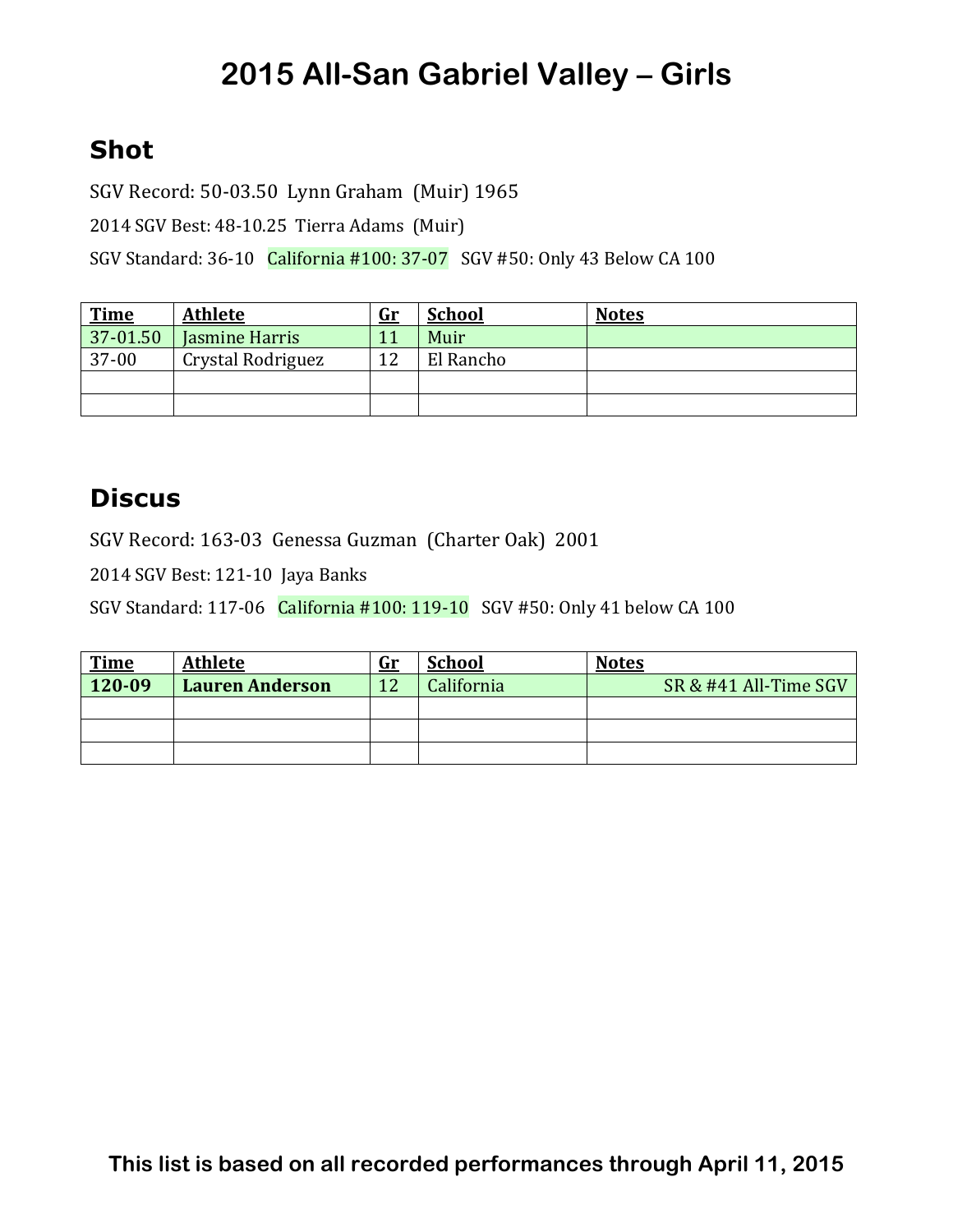## **High Jump**

SGV Record: 6-00 Claire Kieffer Wright (South Pasadena) 2013

2014 SGV Best: 6-00 Claire Kieffer Wright (South Pasadena)

SGV Standard: 5-01 California #100: 5-02 SGV #50: 5-03

| <b>Time</b> | <b>Athlete</b>      | $\mathbf{G}\mathbf{r}$ | <b>School</b> | <b>Notes</b>                    |
|-------------|---------------------|------------------------|---------------|---------------------------------|
| $5 - 07$    | <b>Hannah Nance</b> | 12                     | San Dimas     | #9= All-Time SGV                |
| $5 - 04$    | Kylie Eagon         | 12                     | Ayala         |                                 |
| $5 - 04$    | <b>Sydney Pink</b>  | 12                     | Glendora      | PR 5-05 is $#18 = All-Time SGV$ |
| $5 - 02$    | Serena Hausman      | 12                     | Covina        |                                 |
| $5 - 02$    | Diana Phimpasouk    | 12                     | Montebello    |                                 |
|             |                     |                        |               |                                 |
|             |                     |                        |               |                                 |

### **Pole Vault**

SGV Record: 12-07 Laura Chen (Temple City) 2001

2014 SGV Best: 10-08 Noelle Crowley (La Salle)

SGV Standard:  $10-03$  California  $\#100:10-06$  SGV  $\#50:$  Only 33 Below CA 100

| <b>Time</b> | <b>Athlete</b>      | <u>Gr</u> | <b>School</b>      | <b>Notes</b>              |
|-------------|---------------------|-----------|--------------------|---------------------------|
| $10 - 06$   | <b>Karlly Feng</b>  |           | <b>Temple City</b> | $#22 = All-Time SGV$      |
| $10 - 06$   | <b>Cassidy Peng</b> | 12        | <b>Bonita</b>      | $SR$ ? #22 = All-Time SGV |
|             |                     |           |                    |                           |
|             |                     |           |                    |                           |